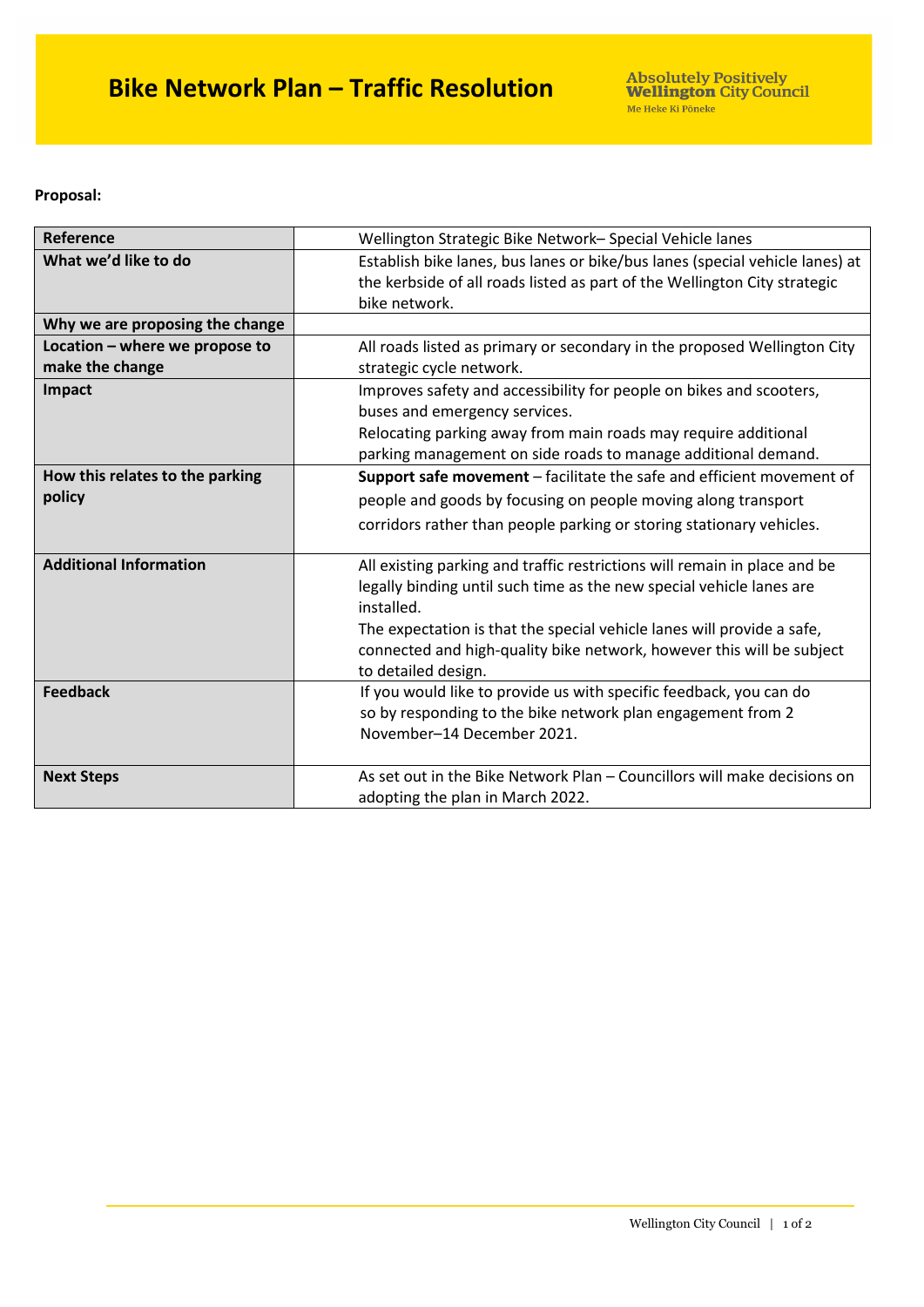## **Bike Network Plan – Traffic Resolution**

## **Legal Description:**

Add to Schedule I (Special Vehicle Lanes) of the Traffic Restrictions Schedule

Note: That all existing parking and traffic restrictions on these roads will remain in effect until such time that the special vehicle lane is implemented.

Note: At the time of implementation a further traffic resolution may be required to specify the type of vehicles that may be permitted to use the special vehicle lane ie for bus lanes, bus only lanes or bike lanes.

| Column 1                    | Column 2             | Column 3                              |
|-----------------------------|----------------------|---------------------------------------|
| All sections of streets as  | Special vehicle lane | For its entire length adjacent to the |
| detailed in the attached    |                      | direction of traffic                  |
| schedule, that form part of |                      |                                       |
| the primary and secondary   |                      |                                       |
| Wellington Strategic bike   |                      |                                       |
| network                     |                      |                                       |

| <b>Prepared By:</b> | Paul Barker      | (Transport Planning Manager)                 |
|---------------------|------------------|----------------------------------------------|
| <b>Approved By:</b> | Vida Christeller | (Manger, City Design and Place)<br>Planning) |
| Date:               | October 2021     |                                              |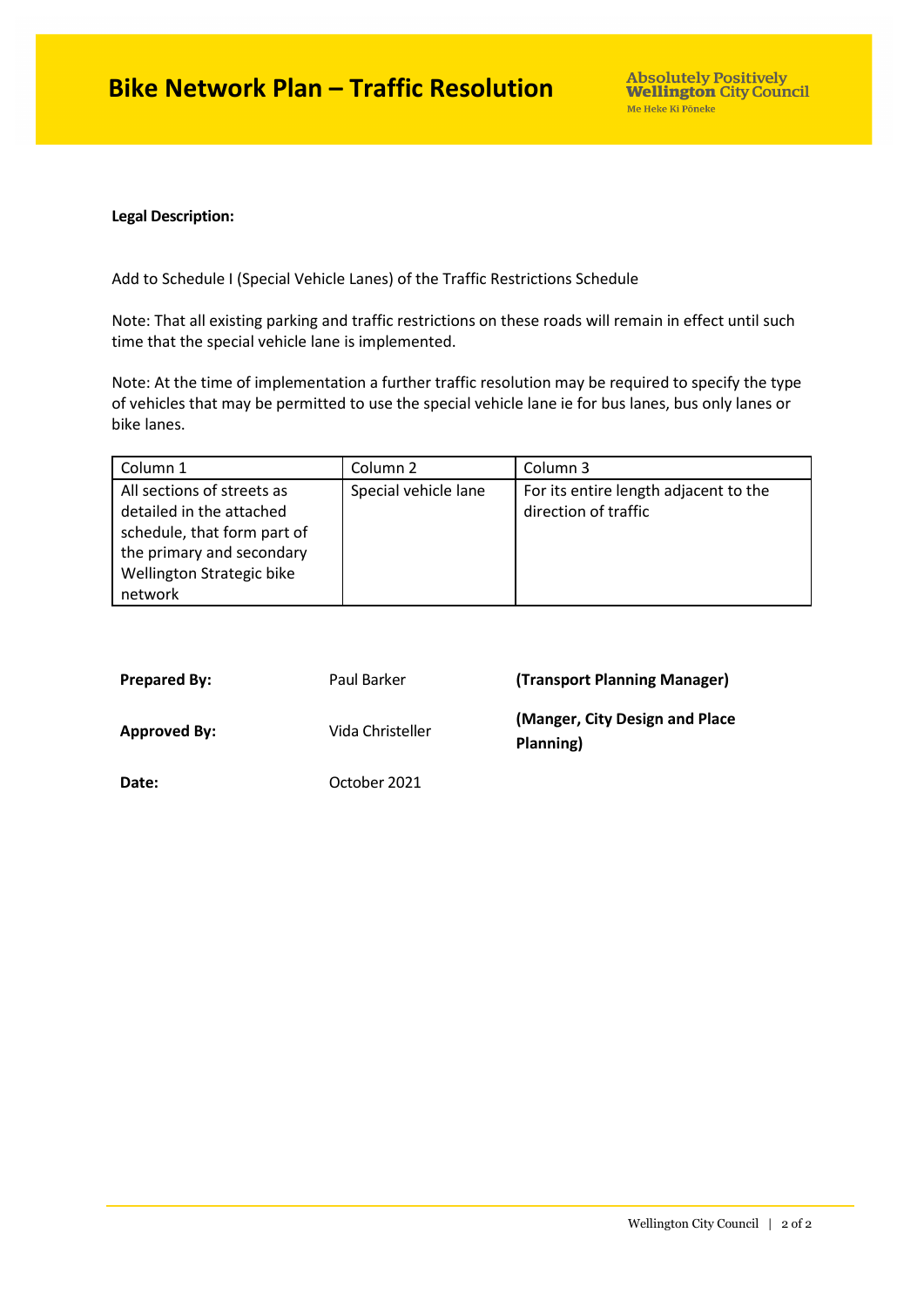## Streets in the draft bike network

The following pages list the streets which make up the draft bike network.

**Street name/Corridor** is the street or corridor that part of the bike network will be on. In some cases, a corridor name has been used where the network segment spans all the streets between two main centres. Streets will be listed multiple times if part of the street is classified differently or is split into different stages.

**From street to street** identifies the streets where the segment of network is located.

**Network classification** states whether the street/corridor is classed as a primary or secondary link of the bike network following the definitions in the national One Network Framework classification guidance.

**Network stage** identifies the responsibility, timing and status responsibility of each street segment.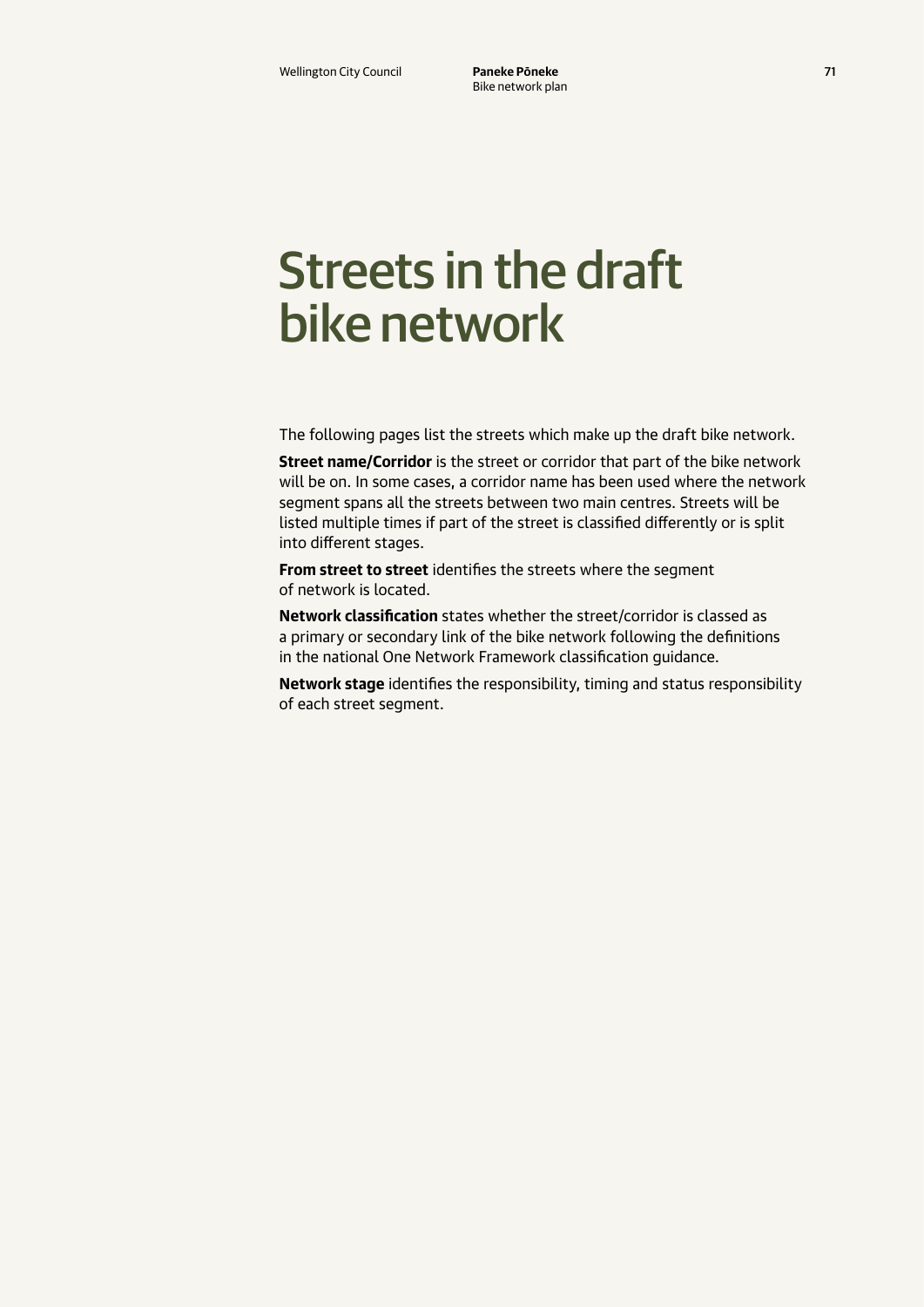| <b>Street name/Corridor</b>              | <b>From street to street</b>                      | <b>Network</b><br>classification | <b>Network</b><br>stage                 |
|------------------------------------------|---------------------------------------------------|----------------------------------|-----------------------------------------|
| <b>Adelaide Road</b>                     | Dee Street-Luxford Street                         | Primary                          | LGWM                                    |
| <b>Adelaide Road</b>                     | John Street-Basin Reserve                         | Primary                          | LGWM                                    |
| <b>Agra Crescent</b>                     | Nicholson Road-Ganges Road                        | Secondary                        | 2021-2031                               |
| Airport subway                           | Miro Street-Coutts Street                         | Primary                          | <b>Built</b>                            |
| <b>Aro Street</b>                        | Epuni Street-Holloway Road                        | Secondary                        | 2021-2031                               |
| <b>Aro Street</b>                        | Willis Street-Epuni Street                        | Primary                          | 2021-2031                               |
| <b>Barnett Street</b><br>waterfront link | <b>Barnett Street-waterfront</b>                  | Secondary                        | <b>Built</b>                            |
| <b>Basin Reserve</b>                     | Adelaide Road-Kent/Cambridge terraces             | Primary                          | LGWM                                    |
| <b>Bowen Street</b>                      | Glenmore Street-Lambton Quay                      | Primary                          | LGWM                                    |
| <b>Bracken Road</b>                      | <b>Helston Road-Stewart Drive</b>                 | Secondary                        | 2021-2031                               |
| <b>Bracken Road</b>                      | <b>Stewart Drive-Newlands Road</b>                | Primary                          | 2021-2031                               |
| <b>Broadway</b>                          | Broadway/Ira Street roundabout-Miro Street        | Primary                          | 2021-2031                               |
| <b>Broadway</b>                          | Seatoun Tunnel-Broadway/<br>Ira Street roundabout | Secondary                        | 2021-2031                               |
| <b>Broderick Road</b>                    | Moorefield Road-Broderick Road roundabout         | Secondary                        | 2021-2031                               |
| <b>Broderick Road</b><br>cycle lane      | Johnsonville Road-Truscott Avenue                 | Secondary                        | LGWM                                    |
| <b>Brooklyn Road</b>                     | Nairn Street-Willis Street                        | Primary                          | <b>LGWM</b>                             |
| <b>Brooklyn Road</b>                     | <b>Tanera Crescent-Nairn Street</b>               | Primary                          | <b>Needs</b><br>upgrade -<br><b>WCC</b> |
| <b>Brougham Street</b>                   | Ellice Street-Hataitai shared path                | Primary                          | <b>LGWM</b>                             |
| <b>Buller Street connector</b>           | Oak Park Avenue-Buller Street                     | Primary                          | <b>Built</b>                            |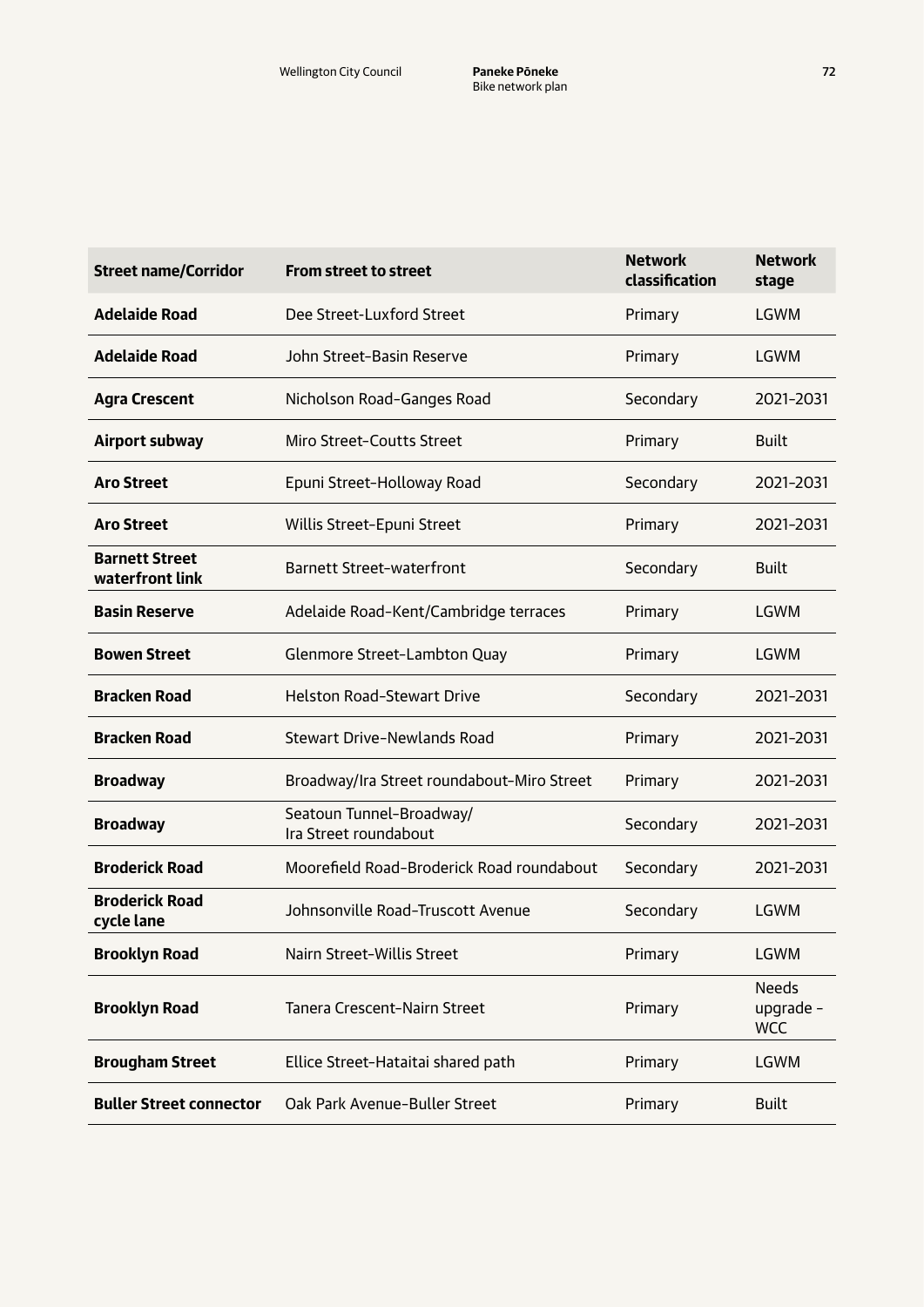| <b>Street name/Corridor</b>                  | <b>From street to street</b>                                                            | <b>Network</b><br>classification | <b>Network</b><br>stage                 |
|----------------------------------------------|-----------------------------------------------------------------------------------------|----------------------------------|-----------------------------------------|
| <b>Bunny Street</b>                          | Customhouse Quay-Featherston Street                                                     | Primary                          | LGWM                                    |
| <b>Bunny Street</b>                          | Featherston Street-Lambton Quay                                                         | Secondary                        | LGWM                                    |
| <b>Cambridge Terrace</b>                     | Courtenay Place-Wakefield Street                                                        | Primary                          | LGWM                                    |
| <b>Camperdown Road</b>                       | Park Road-Darlington Road                                                               | Secondary                        | 2021-2031                               |
| <b>Cashmere Avenue</b>                       | <b>Station Road-Onslow Road</b>                                                         | Secondary                        | 2021-2031                               |
| <b>Chaffers Street</b>                       | Wakefield Street-Cable Street                                                           | Primary                          | LGWM                                    |
| <b>Chaytor Street</b>                        | Karori Road-Waiapu Road                                                                 | Primary                          | <b>LGWM</b>                             |
| <b>Childers Terrace</b>                      | Cockburn Street-Rongotai Road                                                           | Secondary                        | 2021-2031                               |
| <b>Churton Park-</b><br><b>Grenada north</b> | Middleton Road/Westchester Drive<br>roundabout-Grenada Drive/<br>Mark Avenue roundabout | Secondary                        | 2021-2031                               |
| <b>Cleveland Street-</b><br><b>Brooklyn</b>  | Ohiro Road-Washington Avenue                                                            | Secondary                        | 2021-2031                               |
| <b>Cobham Drive crossing</b>                 | Cobham Drive-Tacy Street                                                                | Primary                          | 2021-2031                               |
| <b>Cobham Drive crossing</b>                 | Cobham Drive-Tacy Street                                                                | Primary                          | <b>LGWM</b>                             |
| <b>Cobham Drive cycleway</b>                 | Evans Bay Parade-Miramar Avenue                                                         | Primary                          | <b>Built</b>                            |
| <b>Cockburn Street</b>                       | Leonie Gill pathway-Childers Terrace                                                    | Secondary                        | 2021-2031                               |
| <b>Constable Street</b>                      | Crawford Road-Coromandel Street                                                         | Primary                          | <b>Needs</b><br>upgrade                 |
| <b>Coromandel Street</b>                     | Constable Street-Wilson Street                                                          | Primary                          | 2021-2031                               |
| <b>Courtenay Place</b>                       | Kent/Cambridge terraces-Taranaki Street                                                 | Primary                          | <b>LGWM</b>                             |
| <b>Coutts Street</b>                         | Airport subway-Coutts Street/<br>Tirangi Road roundabout                                | Primary                          | <b>Needs</b><br>upgrade -<br><b>WCC</b> |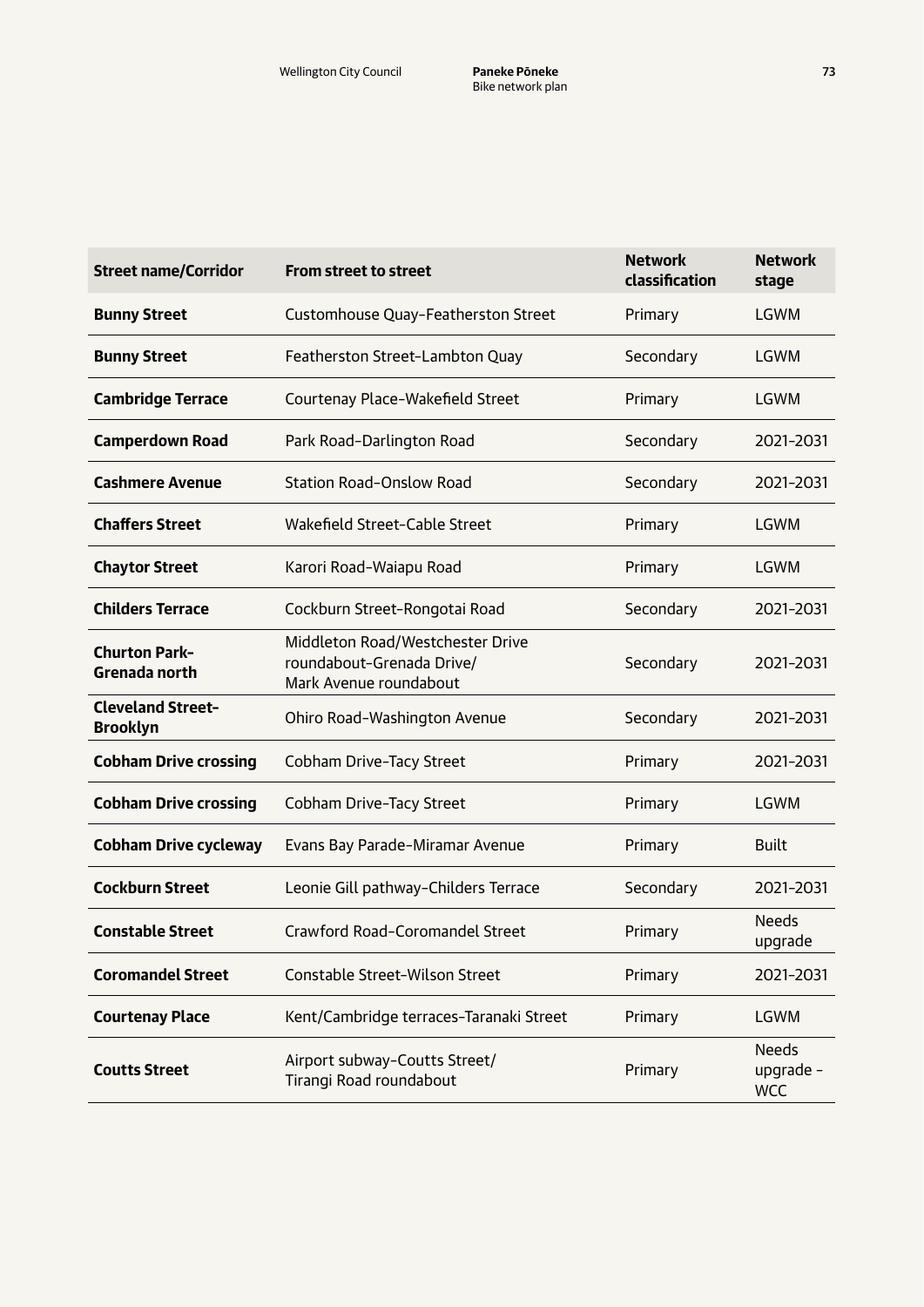| <b>Street name/Corridor</b> | <b>From street to street</b>                              | <b>Network</b><br>classification | <b>Network</b><br>stage                 |
|-----------------------------|-----------------------------------------------------------|----------------------------------|-----------------------------------------|
| <b>Coutts Street</b>        | Coutts Street/Tirangi Road roundabout<br>-Te Whiti Street | Secondary                        | <b>Needs</b><br>upgrade -<br><b>WCC</b> |
| <b>Crawford Road</b>        | Rongotai Road-Constable Street                            | Primary                          | <b>Needs</b><br>upgrade -<br><b>WCC</b> |
| <b>Crofton Downs-Ngaio</b>  | Waikowhai Street-Ottawa Road/<br>Crofton Road roundabout  | Secondary                        | 2021-2031                               |
| <b>Customhouse Quay</b>     | Panama Street-Willeston Street                            | Primary                          | <b>LGWM</b>                             |
| <b>Dixon Street</b>         | Taranaki Street-Willis Street                             | Primary                          | <b>LGWM</b>                             |
| <b>Dundas Street</b>        | Inglis Street-Ferry Street                                | Secondary                        | 2021-2031                               |
| <b>Ellice Street</b>        | SH1 Buckle Street-Brougham Street                         | Primary                          | <b>LGWM</b>                             |
| <b>Evans Bay Parade</b>     | Greta Point lookout-Oriental Parade                       | Primary                          | <b>Being</b><br>built                   |
| <b>Evans Bay Parade</b>     | Wellington Road-Greta Point lookout                       | Primary                          | <b>Needs</b><br>upgrade -<br><b>WCC</b> |
| <b>Featherston Street</b>   | Mulgrave Street-Panama Street                             | Primary                          | <b>LGWM</b>                             |
| <b>Ferry Street</b>         | Dundas Street-Seatoun Tunnel                              | Secondary                        | 2021-2031                               |
| <b>Ghuznee Street</b>       | The Terrace-Victoria Street                               | Primary                          | <b>LGWM</b>                             |
| <b>Glasgow Street</b>       | Upland Road-Kelburn Parade                                | Secondary                        | <b>LGWM</b>                             |
| <b>Glenmore Street</b>      | Karori Tunnel-Bowen Street                                | Primary                          | <b>LGWM</b>                             |
| <b>Grant Road</b>           | Park Street-Grosvenor Terrace                             | Secondary                        | 2021-2031                               |
| Grenada-Paparangi           | Mark Avenue-Helston Road                                  | Secondary                        | 2021-2031                               |
| <b>Happy Valley Road</b>    | Owhiro Bay Parade-Ohiro Road                              | Secondary                        | 2021-2031                               |
| Hataitai shared path        | Mt Victoria Tunnel                                        | Primary                          | <b>LGWM</b>                             |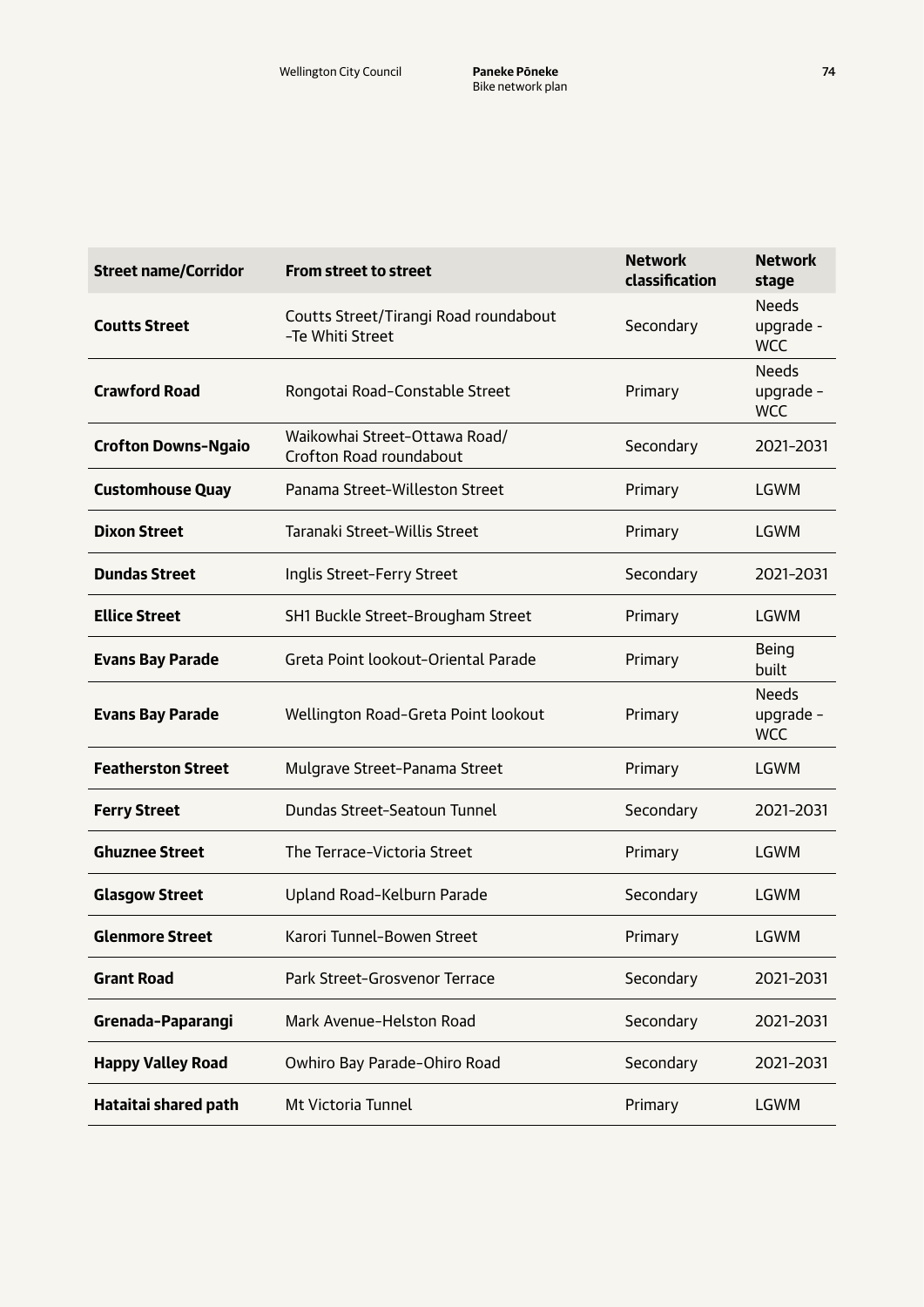| <b>Street name/Corridor</b>             | <b>From street to street</b>                                                                      | <b>Network</b><br>classification | <b>Network</b><br>stage                  |
|-----------------------------------------|---------------------------------------------------------------------------------------------------|----------------------------------|------------------------------------------|
| <b>Helston Road</b>                     | Bracken Road-Middleton Road                                                                       | Primary                          | 2021-2031                                |
| <b>Helston Road</b>                     | Bracken Road-Middleton Road                                                                       | Secondary                        | 2021-2031                                |
| <b>Hobart Street</b>                    | Miramar Avenue/Park Road<br>roundabout-Kedah Street                                               | Secondary                        | 2021-2031                                |
| <b>Hunter Street</b>                    | Willis Street-Jervois Quay                                                                        | Primary                          | LGWM                                     |
| <b>Hunter Street</b><br>waterfront link | <b>Hunter Street-waterfront</b>                                                                   | Primary                          | <b>Built</b>                             |
| <b>Hutt Road</b>                        | Ngauranga Gorge-Onslow Road                                                                       | Primary                          | <b>Needs</b><br>upgrade -<br><b>LGWM</b> |
| <b>Hutt Road</b>                        | Onslow Road-Thorndon Quay                                                                         | Primary                          | <b>Built</b>                             |
| <b>Inglis Street</b>                    | Marine Parade-Breaker Bay Road                                                                    | Secondary                        | 2021-2031                                |
| <b>Ira Street</b>                       | Ira Sreet/Broadway roundabout-<br>Miramar Avenue                                                  | Primary                          | 2021-2031                                |
| <b>John Street</b>                      | Adelaide Road-Wallace Street                                                                      | Secondary                        | <b>LGWM</b>                              |
| Johnsonville-Tawa                       | Middleton Road-Takapu Station carpark                                                             | Primary                          | 2021-2031                                |
| <b>Johnsonville Road</b>                | Moorefield Road/Johnsonville Road<br>roundabout-Middleton Road/<br><b>Helston Road roundabout</b> | Primary                          | 2021-2031                                |
| <b>Johnsonville Road</b><br>cycle lane  | Johnsonville Road off-ramp-Moorefield<br>Road/Johnsonville Road roundabout                        | Primary                          | <b>LGWM</b>                              |
| Karaka Bay Road                         | Massey Road-Marine Parade                                                                         | Secondary                        | 2021-2031                                |
| <b>Karo Drive shared path</b>           | Cambridge Terrace-Buller Street                                                                   | Primary                          | <b>Built</b>                             |
| <b>Karori-Wilton</b>                    | <b>Curtis Street-Wilton Road</b>                                                                  | Secondary                        | 2021-2031                                |
| <b>Karori Road</b>                      | Chamberlain Road-Chaytor Street                                                                   | Primary                          | <b>LGWM</b>                              |
| <b>Karori Road</b>                      | Makara Road-Chamberlain Road                                                                      | Secondary                        | 2021-2031                                |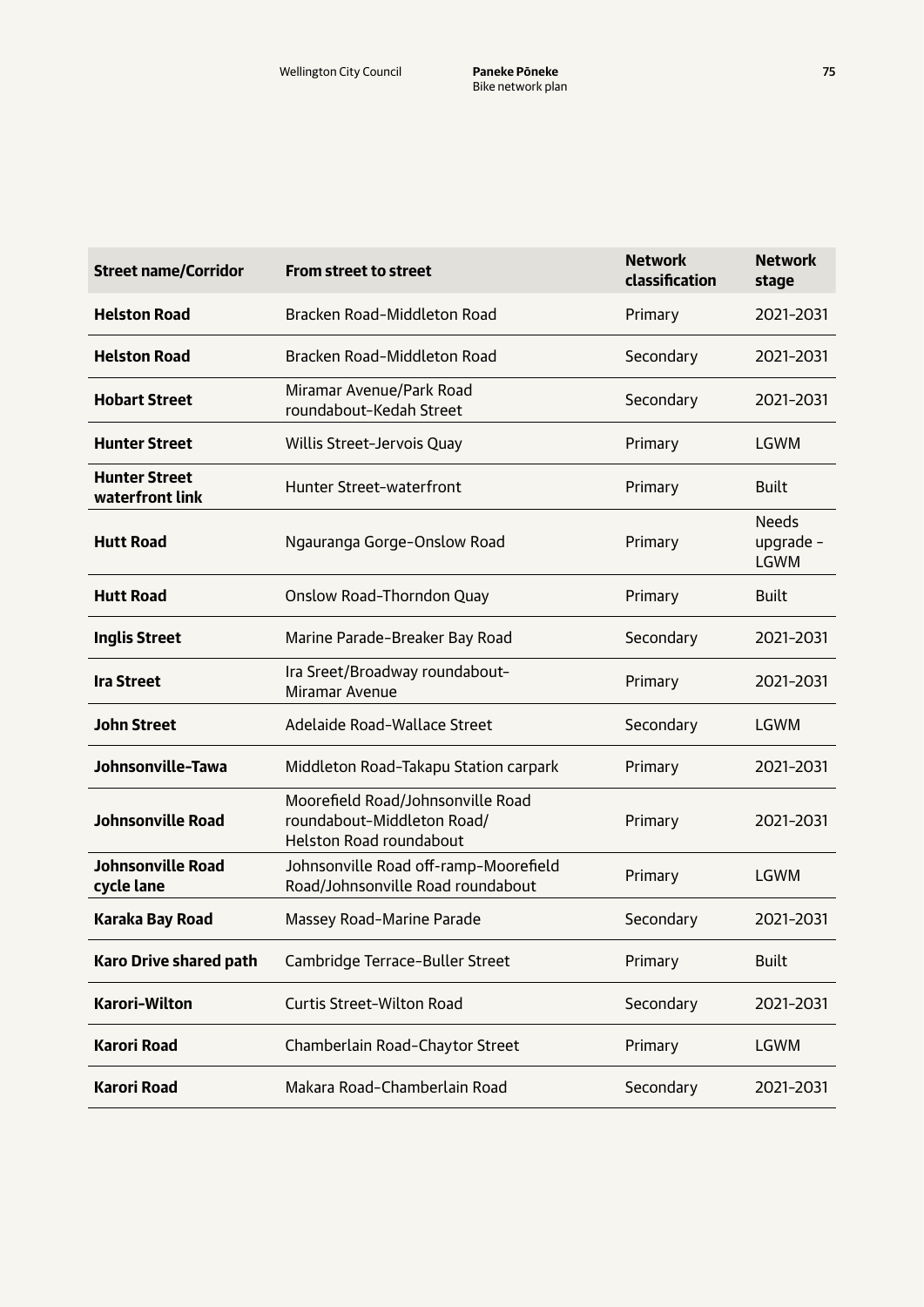| <b>Street name/Corridor</b>         | <b>From street to street</b>                          | <b>Network</b><br>classification | <b>Network</b><br>stage |
|-------------------------------------|-------------------------------------------------------|----------------------------------|-------------------------|
| <b>Karori Tunnel</b>                | Waiapu Street-Glenmore Street                         | Primary                          | LGWM                    |
| <b>Kedah Street</b>                 | <b>Hobart Street-Miro Street</b>                      | Secondary                        | 2021-2031               |
| <b>Kelburn Parade</b>               | Glasgow Street-Salamanca Road                         | Secondary                        | <b>LGWM</b>             |
| <b>Kent Terrace</b>                 | Herd Street-Courtenay Place                           | Primary                          | <b>LGWM</b>             |
| <b>Kent/Cambridge</b><br>terraces   | Basin Reserve-Courtenay Place                         | Primary                          | <b>LGWM</b>             |
| Khandallah-Johnsonville             | Box Hill-Moorefield Road/<br>Haumia Street roundabout | Secondary                        | 2021-2031               |
| Khandallah-Johnsonville             | Moorefield Road-Broderick Road                        | Secondary                        | <b>Built</b>            |
| Kilbirnie shared path               | Evans Bay Parade-Rongotai Road                        | Primary                          | <b>Built</b>            |
| Kilbirnie shared path               | Evans Bay Parade-Rongotai Road                        | Secondary                        | <b>Built</b>            |
| Kilbirnie shared path               | Kemp Street-Rongotai Road via bike path               | Primary                          | <b>Built</b>            |
| Kilbirnie shared path               | Kemp Street-Rongotai Road via bike path               | Secondary                        | <b>Built</b>            |
| <b>Lambton Quay</b>                 | Willis Street-Bunny Street                            | Secondary                        | LGWM                    |
| <b>Leonie Gill pathway</b>          | Onepu Road-Cockburn Street                            | Secondary                        | <b>Built</b>            |
| <b>Leonie Gill pathway</b>          | Tirangi Road-Onepu Road                               | Primary                          | <b>Built</b>            |
| <b>Leonie Gill</b><br>pathway south | Leonie Gill pathway-Lyall Bay Parade                  | Secondary                        | <b>Built</b>            |
| <b>Lower Tory Street</b>            | Courtenay Place-Cable Street                          | Secondary                        | LGWM                    |
| <b>Luxford Street</b>               | Adelaide Road-Rintoul Street                          | Primary                          | LGWM                    |
| <b>Marine Parade</b>                | Karaka Bay Road-Inglis Street                         | Secondary                        | 2021-2031               |
| <b>Massey Road</b>                  | Shelly Bay Road-Karaka Bay Road                       | Secondary                        | 2021-2031               |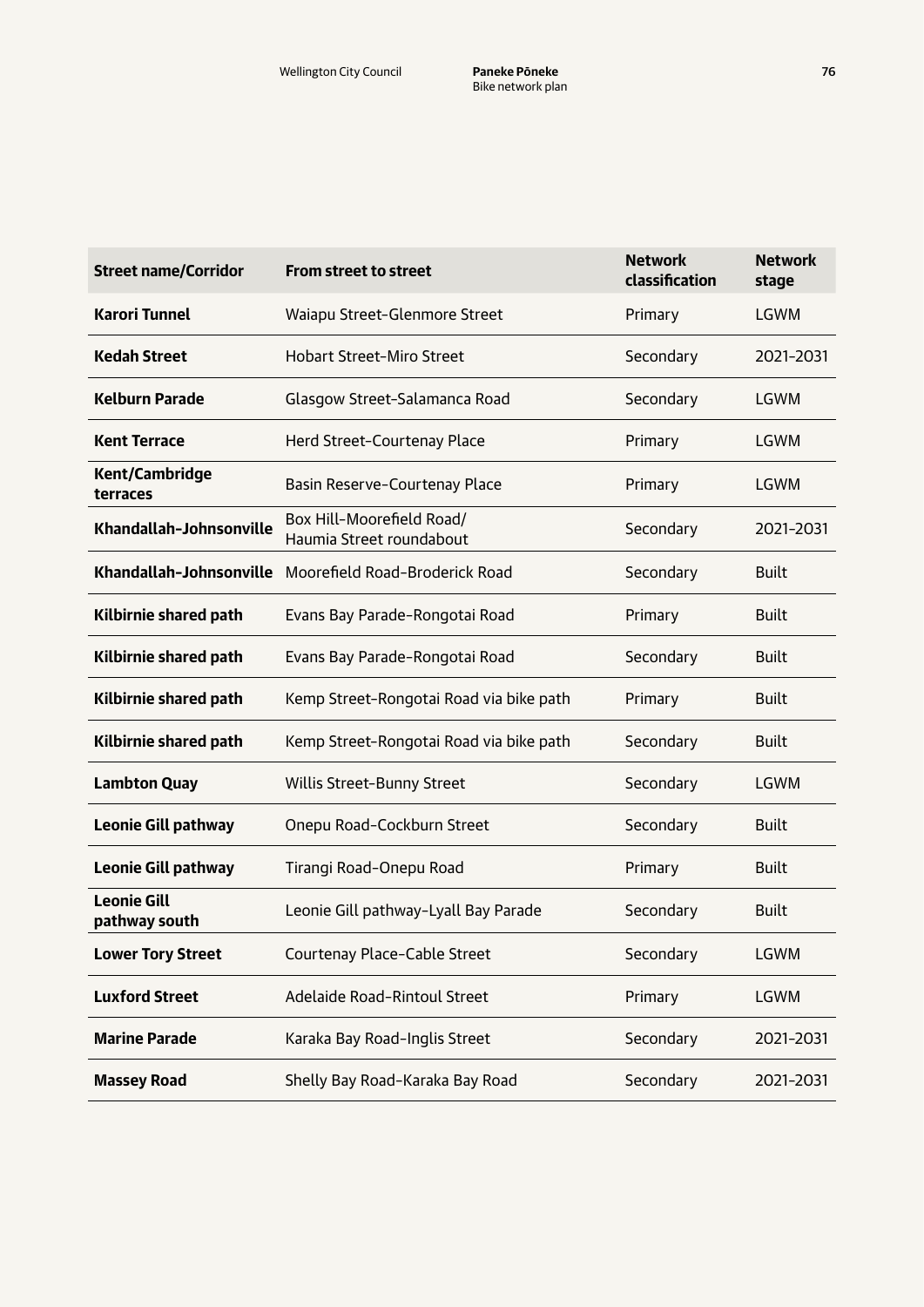| <b>Street name/Corridor</b>  | <b>From street to street</b>                                              | <b>Network</b><br>classification | <b>Network</b><br>stage |
|------------------------------|---------------------------------------------------------------------------|----------------------------------|-------------------------|
| <b>Miramar Avenue</b>        | Ira Street-Miramar Avenue/<br>Park Road roundabout                        | Primary                          | 2021-2031               |
| <b>Miramar Avenue</b>        | Miramar Avenue/Park Road roundabout-<br><b>Tauhinu Road</b>               | Primary                          | <b>LGWM</b>             |
| <b>Miramar Avenue</b>        | Miramar Avenue/Tauhinu Road<br>roundabout-Shelly Bay Road                 | Primary                          | Being<br>built          |
| <b>Miro Street</b>           | Broadway-Airport subway                                                   | Primary                          | 2021-2031               |
| <b>Miro Street</b>           | Kedah Street-Airport subway                                               | Secondary                        | 2021-2031               |
| <b>Molesworth Street</b>     | <b>Hill Street-Park Street</b>                                            | Secondary                        | 2021-2031               |
| <b>Molesworth Street</b>     | Lambton Quay-Hill Street                                                  | Secondary                        | 2021-2031               |
| <b>Moorefield Road</b>       | Broderick Road-Helston Road/<br><b>Bassett Road roundabout</b>            | Secondary                        | 2021-2031               |
| <b>Moorefield Road</b>       | Broderick Road-Helston Road/<br>Bassett Road roundabout                   | Secondary                        | <b>LGWM</b>             |
| <b>Mulgrave Street</b>       | Pipitea Street-Thorndon Quay                                              | Secondary                        | 2021-2031               |
| <b>Murphy Street</b>         | Park Street-Pipitea Street                                                | Secondary                        | 2021-2031               |
| <b>Newlands connector</b>    | SH1 Centennial Highway-<br>Newlands Road on/off ramp                      | Primary                          | <b>LGWM</b>             |
| <b>Newlands Road</b>         | Bracken Road-Wakely Road                                                  | Primary                          | 2021-2031               |
| <b>Newlands Road</b>         | Wakely Road-SH1 Centennial Highway                                        | Primary                          | 2021-2031               |
| Ngaio-Kaiwharawhara          | Ottawa Road/Crofton Road roundabout-<br><b>Hutt Road</b>                  | Primary                          | 2021-2031               |
| Ngaio-Khandallah             | Ottawa Road/Crofton Road roundabout-<br>Cockayne Road/Box Hill roundabout | Secondary                        | 2021-2031               |
| <b>Nicholson Road</b>        | Cockayne Road roundabout-Agra Crescent                                    | Secondary                        | 2021-2031               |
| <b>Northland Road</b>        | Pembroke Road-Northland Tunnel Road                                       | Secondary                        | 2021-2031               |
| <b>Northland Tunnel Road</b> | Chaytor Street-Northland Road<br>via Raroa Crescent                       | Secondary                        | 2021-2031               |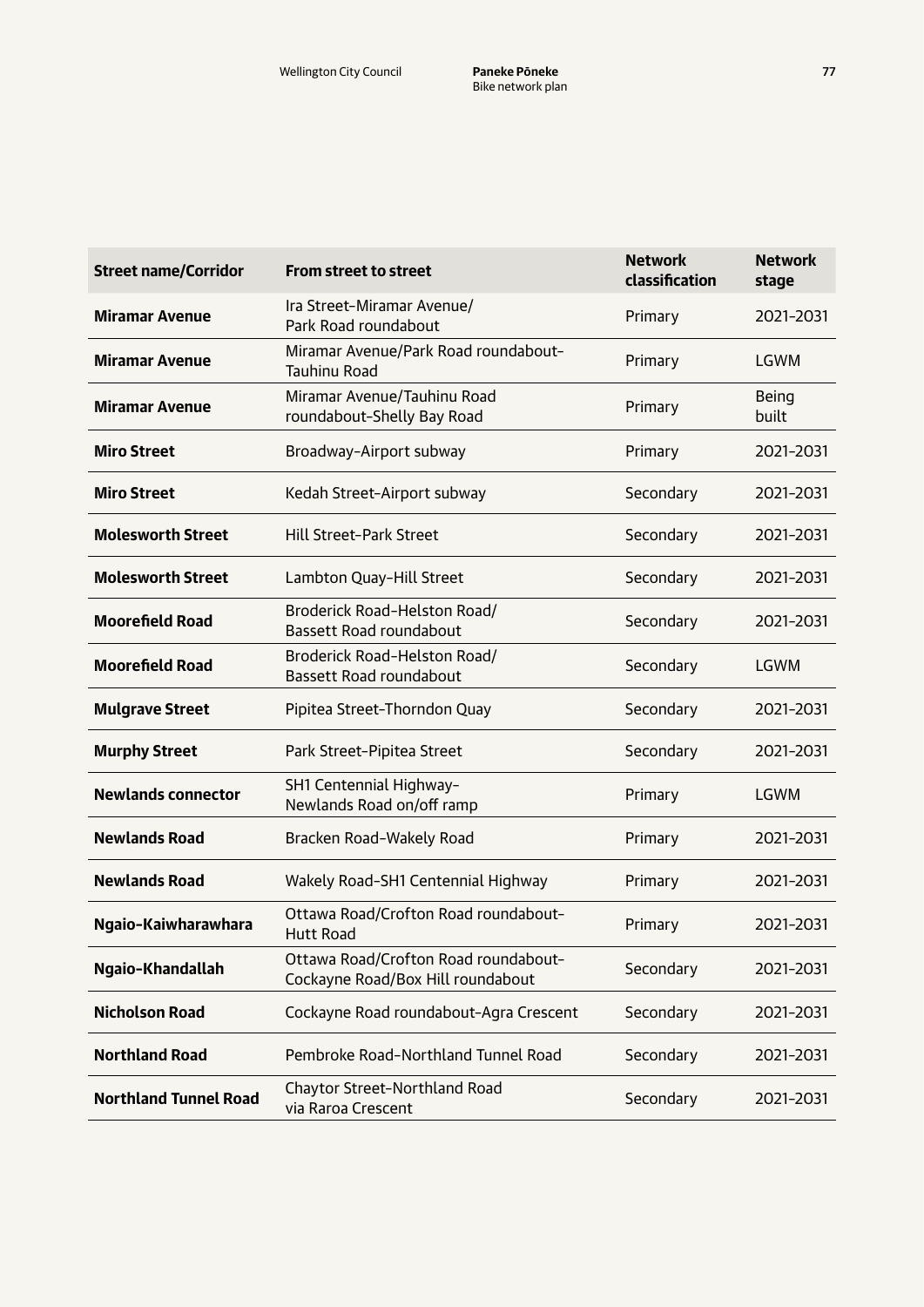| <b>Street name/Corridor</b>                  | <b>From street to street</b>            | <b>Network</b><br>classification | <b>Network</b><br>stage           |
|----------------------------------------------|-----------------------------------------|----------------------------------|-----------------------------------|
| <b>Ohiro Road</b>                            | <b>Cleveland Street-Tanera Crescent</b> | Primary                          | 2021-2031                         |
| <b>Ohiro Road</b>                            | Happy Valley Road-Cleveland Street      | Secondary                        | 2021-2031                         |
| <b>Onepu Road</b>                            | Leonie Gill pathway-Lyall Parade        | Secondary                        | 2021-2031                         |
| <b>Onepu Road</b>                            | Rongotai Road-Leonie Gill pathway       | Primary                          | 2021-2031                         |
| <b>Onslow Road</b>                           | Cashmere Avenue-Hutt Road               | Secondary                        | 2021-2031                         |
| <b>Oriental Parade</b>                       | Herd Street-Evans Bay Parade            | Primary                          | <b>Built</b>                      |
| <b>Panama Street</b>                         | <b>Featherston Street-Willis Street</b> | Primary                          | <b>LGWM</b>                       |
| <b>Park Road</b>                             | Miramar Avenue-Camperdown Road          | Secondary                        | 2021-2031                         |
| <b>Park Street</b>                           | Mulgrave/Murphy Streets-Grant Road      | Secondary                        | 2021-2031                         |
| <b>Post Office Square</b><br>waterfront link | Customhouse Quay-Waterfront             | Primary                          | <b>Built</b>                      |
| <b>Raroa Crescent</b>                        | Chaytor Street-Raroa Road               | Secondary                        | 2021-2031                         |
| <b>Raroa Road</b>                            | Raroa Crescent-Holloway Road            | Secondary                        | 2021-2031                         |
| <b>Reef Street</b>                           | The Parade-The Esplanade                | Secondary                        | <b>Needs</b><br>upgrade<br>$-WCC$ |
| <b>Riddiford Street</b>                      | Adelaide Road-Rintoul Street            | Primary                          | <b>LGWM</b>                       |
| <b>Riddiford Street</b>                      | <b>Wilson Street-Rintoul Street</b>     | Primary                          | 2021-2031                         |
| <b>Rintoul Street</b>                        | Riddiford Street-Luxford Street         | Primary                          | LGWM                              |
| <b>Rongotai Road</b>                         | Crawford Road-Onepu Road                | Primary                          | 2021-2031                         |
| Rongotai Road                                | Onepu Road bike path-Te Whiti Street    | Primary                          | <b>Built</b>                      |
| Rongotai Road                                | Onepu Road bike path-Te Whiti Street    | Secondary                        | <b>Built</b>                      |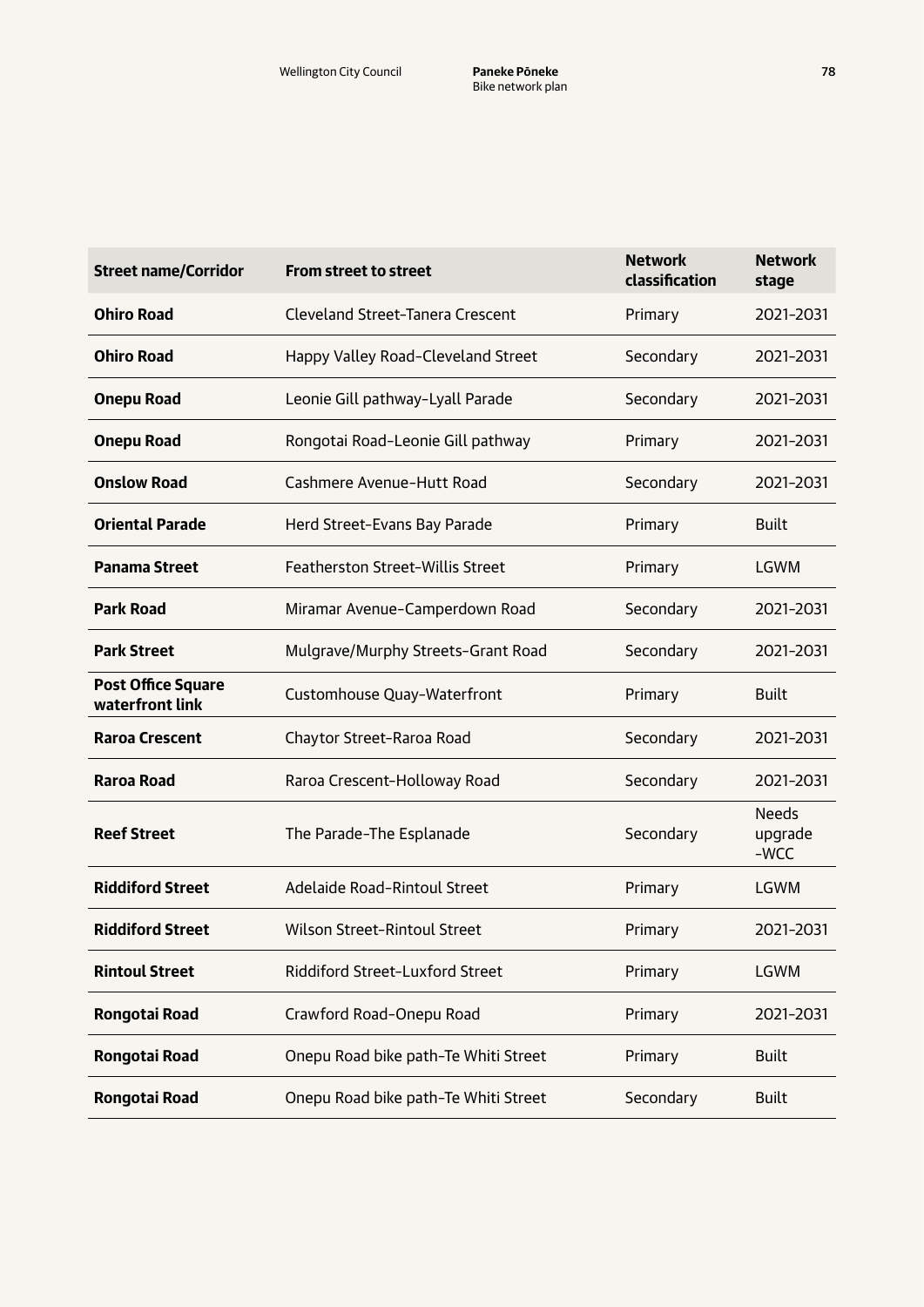| <b>Street name/Corridor</b>               | <b>From street to street</b>        | <b>Network</b><br>classification | <b>Network</b><br>stage |
|-------------------------------------------|-------------------------------------|----------------------------------|-------------------------|
| <b>Rugby Street</b>                       | Rugby Street-Tasman Street          | Secondary                        | <b>Built</b>            |
| Salamanca Road                            | Kelburn Parade-The Terrace          | Secondary                        | <b>LGWM</b>             |
| Seatoun-Strathmore<br><b>Park</b>         | Broadway-Ira Street roundabout      | Primary                          | 2021-2031               |
| <b>Seatoun Tunnel</b>                     | Ferry Street-Broadway               | Secondary                        | 2021-2031               |
| <b>SH1 Buckle Street</b>                  | Kent Terrace-Ellice Street          | Primary                          | LGWM                    |
| <b>SH1 Centennial Highway</b>             | Hutt Road-Broderick Road            | Primary                          | LGWM                    |
| <b>SH1 Ruahine Street</b>                 | Mt Victoria Tunnel-Wellington Road  | Primary                          | LGWM                    |
| <b>SH1 Wellington Road</b>                | SH1 Ruahine Street-Evans Bay Parade | Primary                          | LGWM                    |
| <b>Shelly Bay Road</b>                    | Miramar Avenue-Massey Road          | Secondary                        | 2021-2031               |
| <b>South Coast Road</b>                   | Breaker Bay Road-Happy Valley Road  | Secondary                        | 2021-2031               |
| <b>Station Road</b>                       | Burma Road-Cashmere Avenue          | Secondary                        | 2021-2031               |
| <b>Stewart Drive</b>                      | Bracken Road-Helston Road           | Primary                          | 2021-2031               |
| <b>Tacy Street</b>                        | Rongotai Road-Cobham Drive crossing | Primary                          | 2021-2031               |
| <b>Taranaki Street</b>                    | Cable Street-Karo Drive shared path | Primary                          | LGWM                    |
| <b>Taranaki Street</b><br>waterfront link | Taranaki Street-Waterfront          | Primary                          | <b>Built</b>            |
| <b>Tasman Street</b>                      | Karo Drive shared path-John Street  | Secondary                        | LGWM                    |
| <b>Tawa centre connection</b>             | Surrey Street-New World carpark     | Primary                          | 2021-2031               |
| <b>Tawa College connector</b>             | Duncan Street-McLellan Street       | Secondary                        | 2021-2031               |
| Tawa shared path                          | Duncan Street-Kenepuru              | Primary                          | <b>Built</b>            |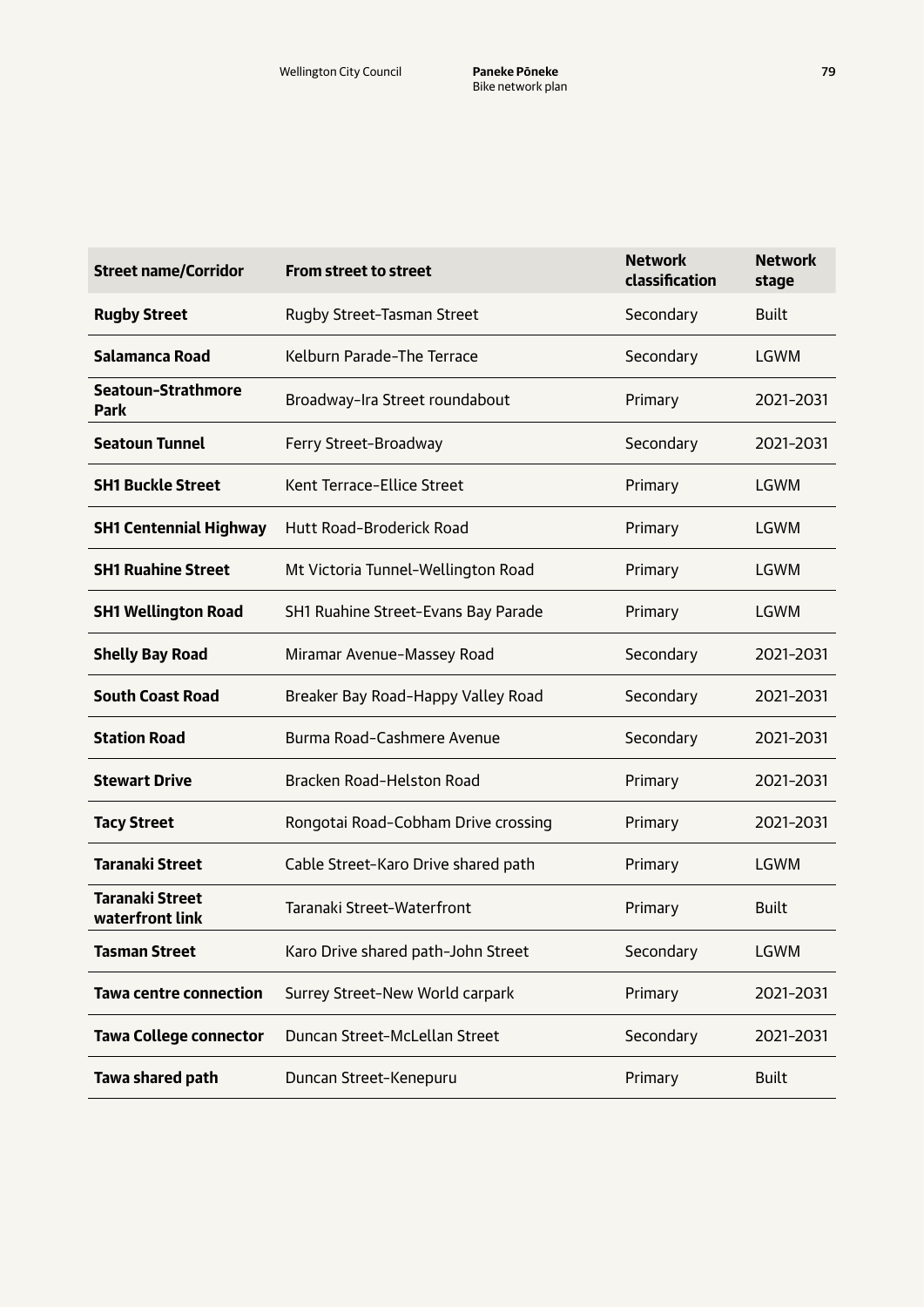| <b>Street name/Corridor</b>      | <b>From street to street</b>                       | <b>Network</b><br>classification | <b>Network</b><br>stage                  |
|----------------------------------|----------------------------------------------------|----------------------------------|------------------------------------------|
| <b>Te Whiti Street</b>           | Coutts Street-Rongotai Road                        | Secondary                        | <b>Built</b>                             |
| <b>The Parade</b>                | Avon Street-Medway Street                          | Primary                          | 2021-2031                                |
| <b>The Parade</b>                | Dee Street-Avon Street                             | Primary                          | <b>Needs</b><br>upgrade -<br><b>WCC</b>  |
| <b>The Parade</b>                | Medway Street-Reef Street                          | Secondary                        | <b>Needs</b><br>upgrade -<br><b>WCC</b>  |
| <b>The Terrace</b>               | Bowen Street-Ghuznee Street                        | Primary                          | <b>LGWM</b>                              |
| <b>Thorndon-Wadestown</b>        | Grosvenor Terrace-Cecil Road                       | Secondary                        | 2021-2031                                |
| <b>Thorndon centre</b>           | Tinakori Road-Molesworth Street<br>via Hill Street | Secondary                        | 2021-2031                                |
| <b>Thorndon Quay</b>             | Mulgrave Street-Hutt Road                          | Primary                          | <b>LGWM</b>                              |
| <b>Tirangi Road</b>              | Coutts Street-Leonie Gill pathway                  | Primary                          | 2021-2031                                |
| <b>Upland Road</b>               | Glenmore Street-Glasgow Street                     | Secondary                        | <b>LGWM</b>                              |
| <b>Upper Tory Street</b>         | Tasman Street-Courtenay Place                      | Secondary                        | LGWM                                     |
| <b>Victoria Street</b>           | Dixon Street-Karo Drive shared path                | Primary                          | <b>Needs</b><br>upgrade -<br><b>LGWM</b> |
| <b>Victoria Street</b>           | Hunter Street-Dixon Street                         | Primary                          | <b>LGWM</b>                              |
| <b>Victoria Street</b>           | Karo Drive shared path-Webb Street                 | Primary                          | <b>LGWM</b>                              |
| <b>Wadestown-Northland</b>       | Cecil Road-Northland Road                          | Secondary                        | 2021-2031                                |
| Waitangi Park<br>waterfront link | Cable Street-Waterfront                            | Primary                          | <b>Built</b>                             |
| <b>Wakefield Street</b>          | Cambridge Terrace-Chaffers Street                  | Primary                          | LGWM                                     |
| <b>Wakely Road</b>               | Newlands Road-Wakely Road shared path              | Secondary                        | 2021-2031                                |